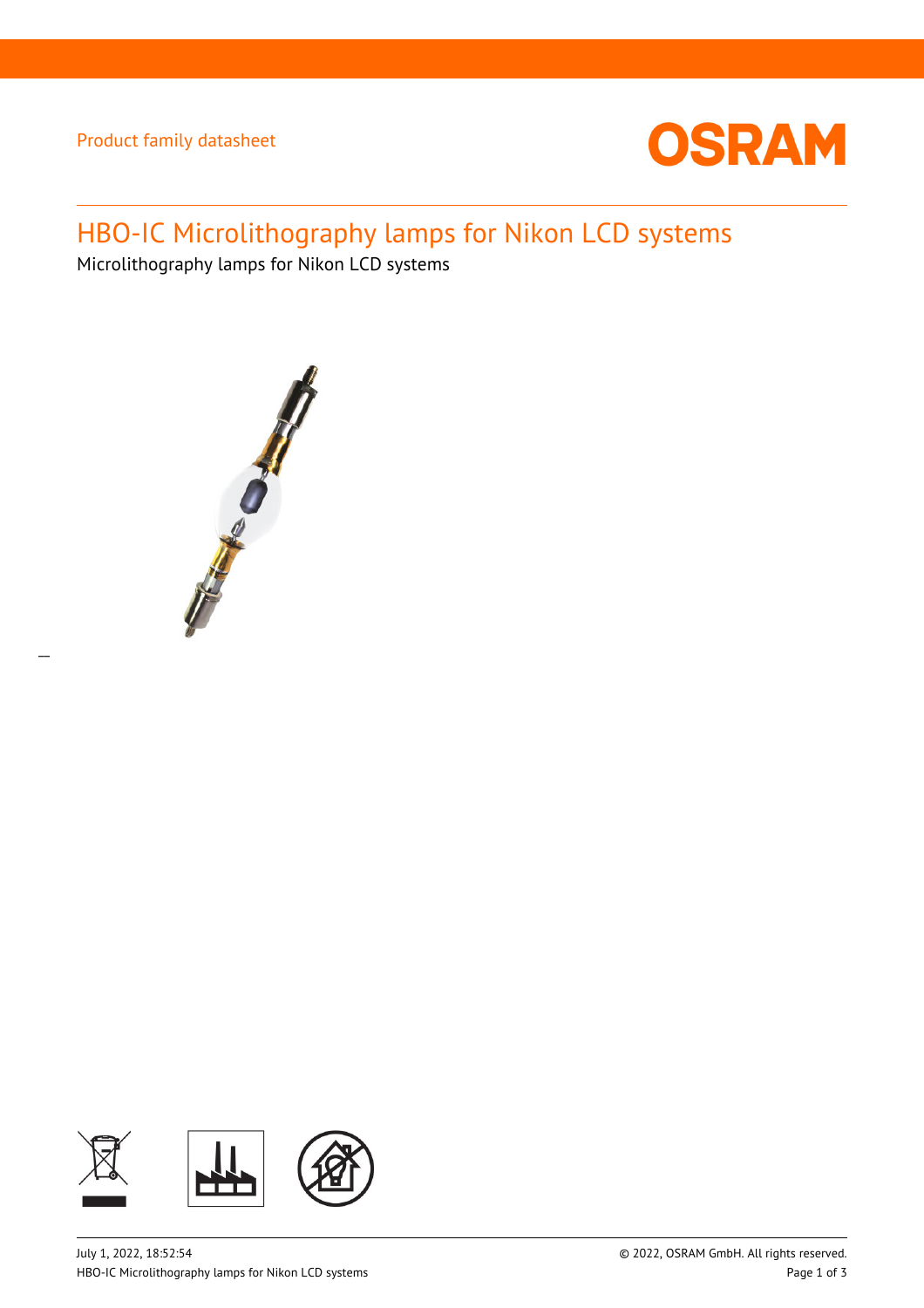## Product family datasheet

## Technical data

|                            | <b>Electrical data</b>    |                           | Dimensions & weight     |                                                                                                              |                            |                                             |          |
|----------------------------|---------------------------|---------------------------|-------------------------|--------------------------------------------------------------------------------------------------------------|----------------------------|---------------------------------------------|----------|
| <b>Product description</b> | <b>Nominal</b><br>voltage | <b>Nominal</b><br>current | Type of<br>current      | Rated<br>wattage                                                                                             | <b>Nominal</b><br>wattage  | <b>Diameter</b>                             | Length   |
| <b>HBO 4300 W/NHL</b>      | 54.0 V                    | 80.00 A                   | DC.                     | 4300.00 W                                                                                                    | 4300.00<br>W               | $80.0$ mm                                   | 387.0 mm |
|                            |                           |                           | <b>Capabilities</b>     | <b>Environmental information</b><br>Information according Art. 33 of EU<br>Regulation (EC) 1907/2006 (REACh) |                            |                                             |          |
| <b>Product description</b> | Electrode gap cold        |                           | <b>Burning position</b> |                                                                                                              | <b>Date of Declaration</b> | <b>Primary Article</b><br><b>Identifier</b> |          |
| <b>HBO 4300 W/NHL</b>      | $5.0 \text{ mm}$          |                           | Other                   | 16-02-2022                                                                                                   |                            | 4008321281159<br>4008321857002              |          |

| <b>Product description</b> | <b>Candidate List</b><br>Substance 1 | CAS No. of substance | <b>Safe Use Instruction</b>                 | Declaration No. in<br><b>SCIP database</b>                    |
|----------------------------|--------------------------------------|----------------------|---------------------------------------------|---------------------------------------------------------------|
| <b>HBO 4300 W/NHL</b>      | Lead                                 | 7439-92-1            | The identification of<br>the Candidate List | 3c9b190e-a63d-<br>444d-9cbd-                                  |
|                            |                                      |                      |                                             | 1938f259e2511<br>281EDB64-C176-<br>4CDF-8B5C-<br>184D74EC6173 |